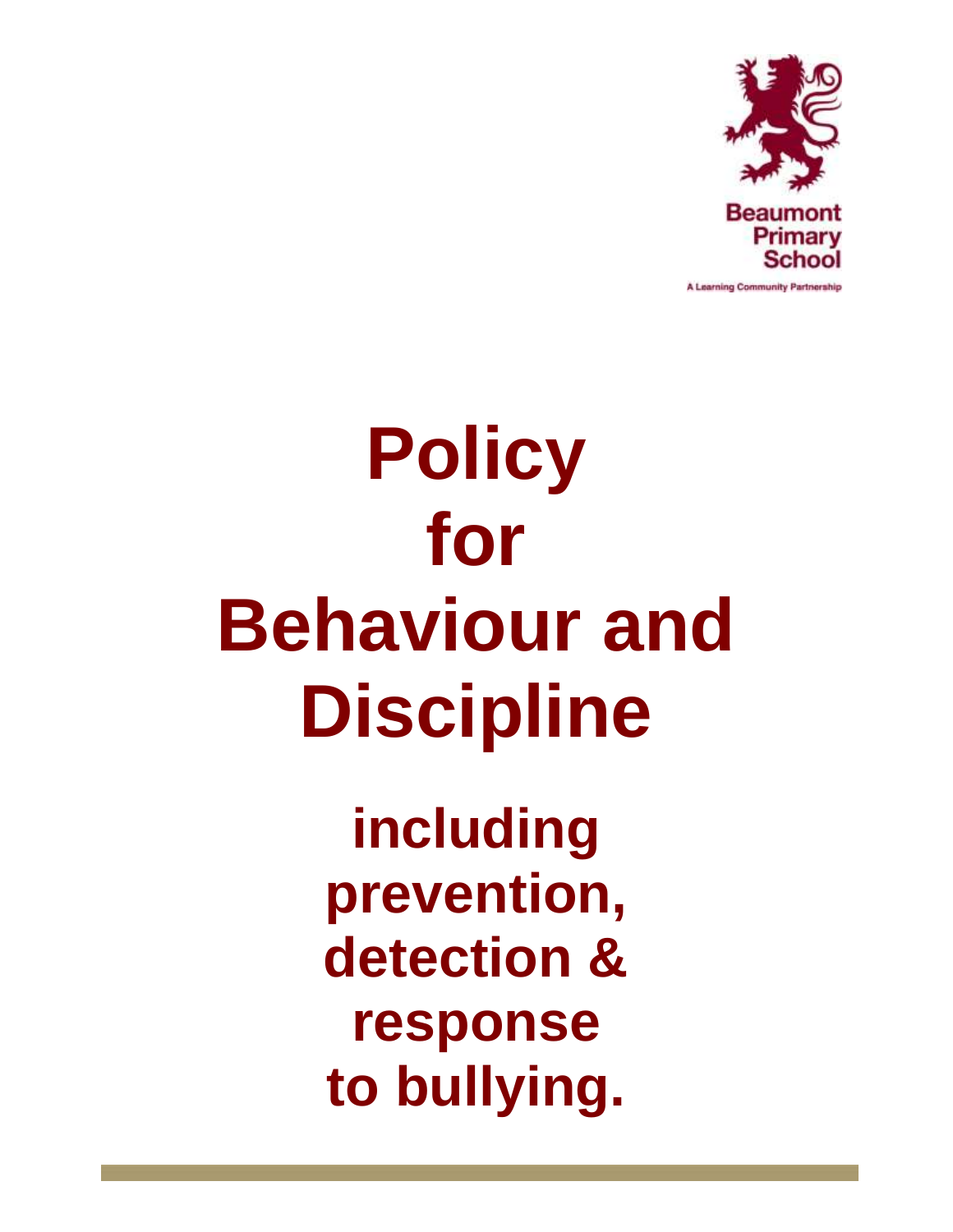# **Beaumont Primary School Behaviour and Discipline Policy (including prevention, detection & response to bullying)**

# **1. Aims and expectations**

It is a primary aim of our school that every member of the school community feels valued and respected, and that each person is treated fairly and well. We are a caring community, whose values are built on mutual trust and respect for all. The school behaviour policy is therefore designed to support the way in which all members of the school can live and work together in a supportive way. It aims to promote an environment where everyone feels happy, safe and secure. In our school we aim to tackle racial discrimination and promote equality of opportunity and good race relations across all aspects of school life.

The school has a number of school rules, but the primary aim of the behaviour policy is not a system to enforce rules, it is a means of promoting good relationships, so that people can work together with the common purpose of helping everyone to learn. This policy supports the school community in aiming to allow everyone to work together in an effective and considerate way. "A Learning Community Partnership."

The school expects every member of the school community, adult and child, to behave in a considerate way towards others – "To be polite, kind and hardworking".

We treat all children fairly and apply this behaviour policy in a consistent way.

This policy aims to help children to grow in a safe and secure environment, and to become positive, responsible and increasingly independent members of the school community.

The school rewards good behaviour, as it believes that this will develop an ethos of kindness and co-operation. This policy is designed to promote good behaviour, rather than merely deter antisocial behaviour.

# **2. Rewards and sanctions**

- Staff praise and reward children for good behaviour in a variety of ways (Class Dojo points).
- The school acknowledges the efforts and achievements of children, both in and out of school.
- The school employs a number of sanctions to enforce the school rules, and to ensure a safe and positive learning environment. We employ each sanction appropriately to each individual situation. Punishments and sanctions involve children working during break times or lunchtimes and include loss of privileges. Occasionally pupils will not be allowed on school visits or journey if their behaviour has been a cause of concern within the school and is deemed unsafe.
- We expect children to listen carefully to instructions in lessons. If they do not do so, we ask them either to move to a place nearer the teacher, or sit on their own.
- We expect children to try their best in all activities. If they do not do so, we may ask them to redo a task.
- If a child is disruptive in class, the teacher will reprimand him or her. If a child misbehaves repeatedly, we isolate the child from the rest of the class until s/he calms down, and is in a position to work sensibly again with others.
- The safety of the children is paramount in all situations. If a child's behaviour endangers the safety of others, the member of staff stops the activity and if a Teaching Assistant is present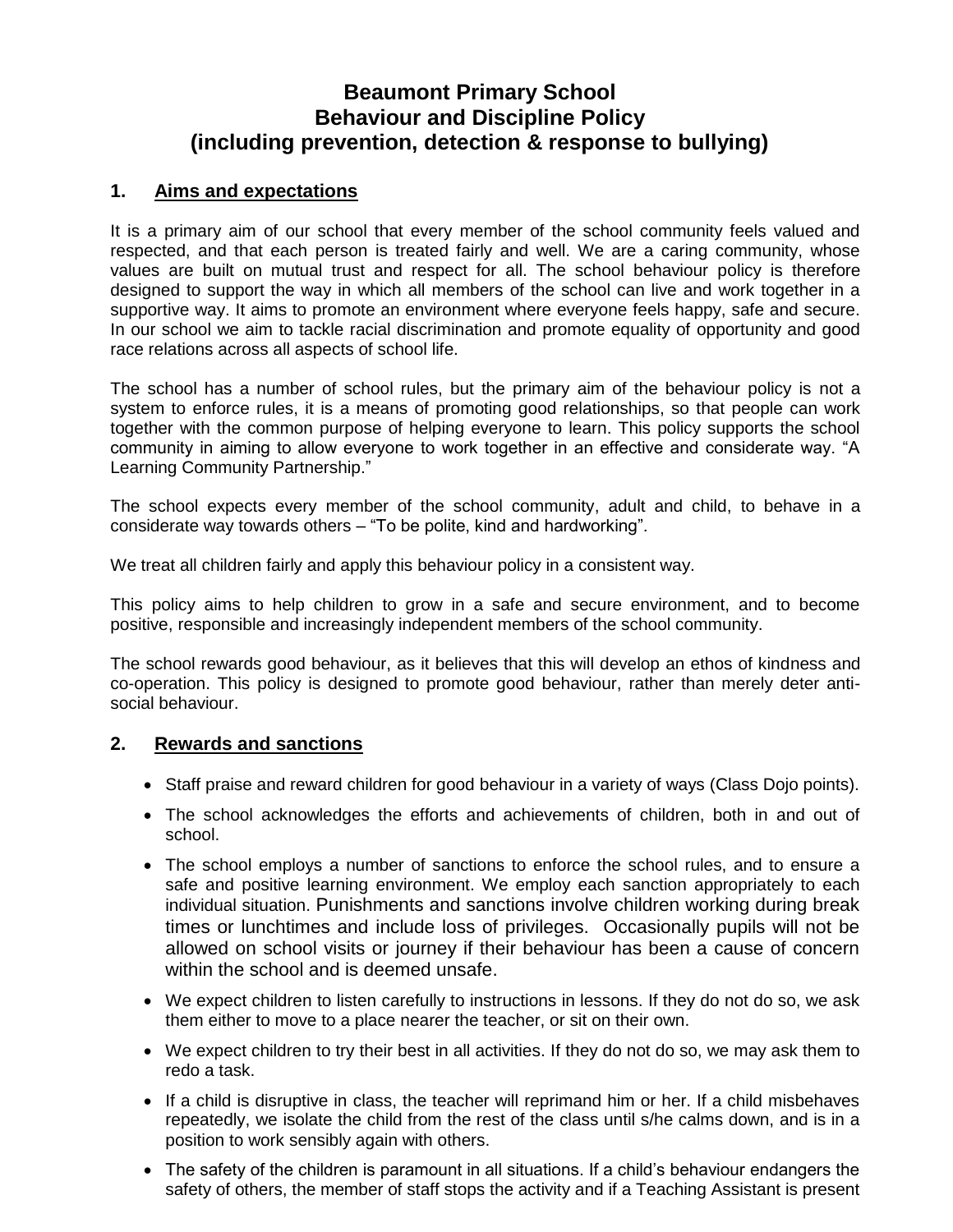the child will be taken to the Headteacher or Senior Management Team Member or a message will be sent for support (red card).

- If a child threatens, hurts or bullies another pupil, the member of staff will take the necessary action and then refer the incident to a member of the Senior Management Team. Parents will be informed and a meeting arranged in order to discuss the situation, with a view to improving the behaviour of the child.
- The class teacher discusses the school rules with their class. In addition to the school rules, each class also has its own classroom code, which is agreed by the children and displayed on the wall of the classroom. In this way, every child in the school knows the standard of behaviour that we expect in our school. If there are incidents of anti-social behaviour, the class teacher discusses these with the whole class during 'circle time'.
- The school does not tolerate bullying of any kind. If we discover that an act of bullying or intimidation has taken place, we act immediately to stop any further occurrences of such behaviour.

# **3. Escalation procedure for the pupil where poor behaviour occurs**

- It is unfair for a child to disrupt the class when their friends want to work and their teacher needs to teach. If poor behaviour occurs, the following will happen:
- The child will be warned using the 'Assertive Discipline Policy' about the poor behaviour and told it must stop. This may include being kept in at playtime/lunchtime to catch up with their work.
- If this behaviour does not improve, the class teacher will discuss this informally with the child's parent.
- If poor behaviour continues, the child may be sent to another teacher's class to work. This is serious because their teacher feels that s/he cannot settle down in their own class. This is called 'Time Out'.
- If the child has received two 'Time Outs' from their class, then the parent will be contacted to discuss how we can help the child improve their behaviour.
- If the child is sent out of the class again, then s/he will spend some time working with the Headteacher or a senior member of staff. They will miss all playtimes and eat their lunch by themselves. The parent will be told that this has happened and invited to come and discuss the situation.
- If the child's behaviour still shows no improvement the Headteacher will warn him/her, in the parent's presence, that if their behaviour does not improve they will be temporarily excluded from the school for a fixed period of time.
- Permanent exclusion is used when all other sanctions and ways of behaviour management have been exhausted.
- For very serious incidents, the Headteacher or their deputy will immediately make contact with the parent and decide on an appropriate punishment.

We tell the children that the best way to stay happy at Beaumont Primary School is to learn from their mistake with the first warning. We also tell them that when they hurt or upset someone else they are breaking the rules and should expect to be sanctioned. At school the children are always given time to tell us their account of what happened. We take every care to find out what the facts are and to make sure, as best we can, that the right child(ren) receive sanctions. We want to work in partnership with parents in helping every child work hard, play safely and be happy at Beaumont Primary School. 'To be Polite, Kind and Hardworking'.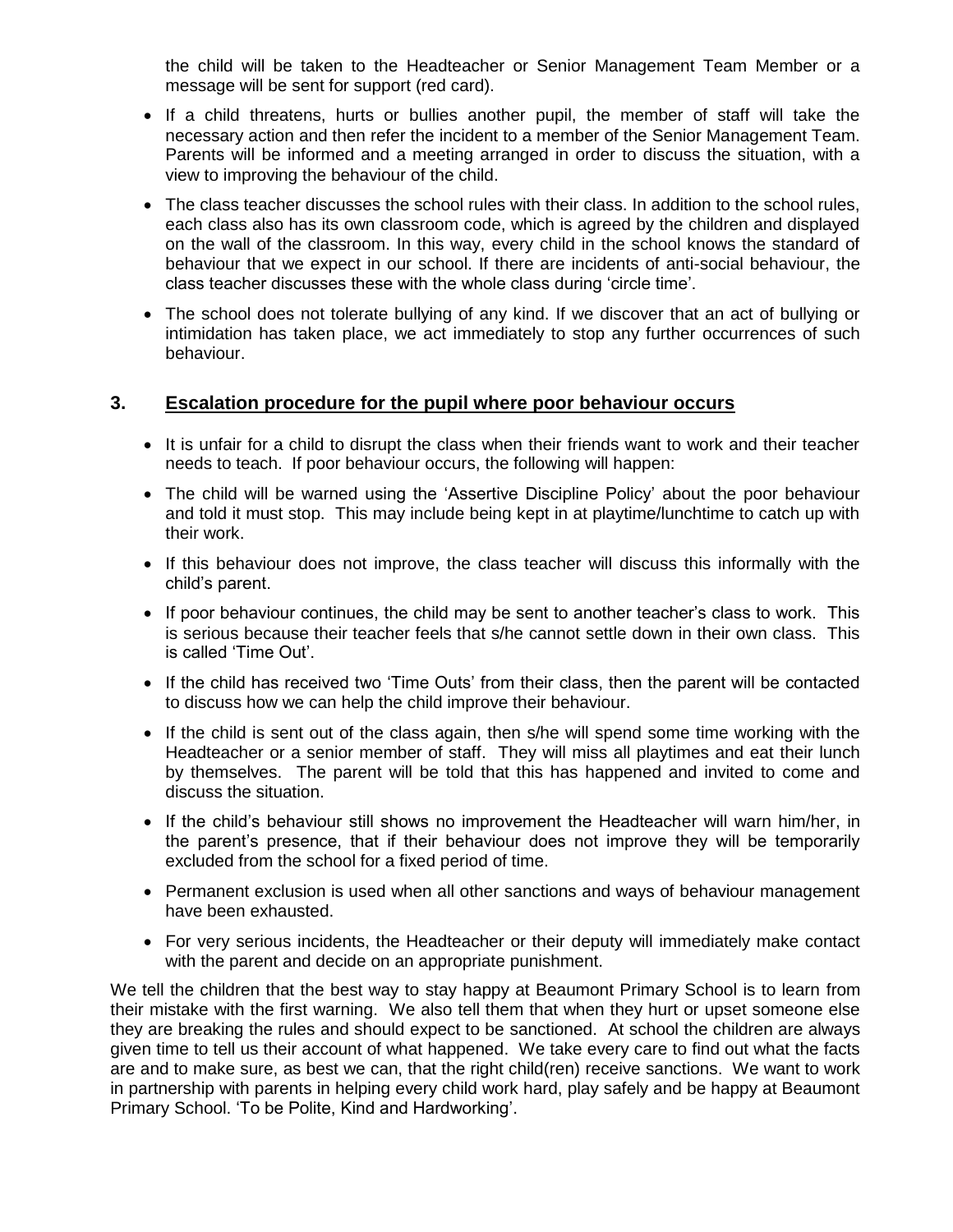# **4. The role of the class teacher**

It is the responsibility of the class teacher to ensure that the school rules are enforced in their class, and that their class behaves in a responsible manner during lesson time.

The class teachers in our school have high expectations of the children in terms of behaviour, and they strive to ensure that all children work to the best of their ability.

The class teacher treats each child fairly and enforces the classroom code consistently. The teacher treats all children in their class with respect and understanding.

If a child misbehaves repeatedly in class, the class teacher will keep a record of all such incidents. In the first instance, the class teacher deals with incidents him/herself in the normal manner. However, if misbehaviour continues, the class teacher seeks help and advice from the headteacher/team manager/school management team member.

The class teacher may also contact a parent if there are concerns about the behaviour or welfare of a child in the first instance, having consulted a member of the Senior Management Team/Headteacher. If we feel there is a serious breakdown of conduct we will always seek to discuss the situation with you.

# **5. The role of the Headteacher**

It is the responsibility of the Headteacher, under the School Standards and Framework Act 1998, to implement the school behaviour policy consistently throughout the school, and to report to governors, when requested, on the effectiveness of the policy. It is also the responsibility of the Headteacher to ensure the health, safety and welfare of all children in the school.

The Headteacher supports the staff by implementing the policy, by setting the standards of behaviour, and by supporting staff in the implementation of the policy.

The Headteacher keeps records of all reported serious incidents of misbehaviour.

The Headteacher has the responsibility for giving fixed-term suspensions to individual children for serious acts of misbehaviour. For repeated or very serious acts of anti-social behaviour, the Headteacher may permanently exclude a child. Both these actions are only taken after the Chair of Governors has been consulted.

## **6. The role of the parents**

The school works collaboratively with parents, so children receive consistent messages about how to behave at school.

We explain the school rules in the home-school contract, and we expect parents to read these, support them and share them with their children.

We expect parents to support their child's learning, and to co-operate with the school, as set out in the home-school contract. We aim to build a supportive dialogue between the home and the school, and we inform parents immediately if we have concerns about their child's welfare or behaviour.

If the school has to sanction a child, parents are expected to support the actions of the school. If parents have any concern about the way that their child has been treated, they should initially contact the headteacher/senior management. If the concern remains they should refer to the school complaints procedure, which is available in the School Office.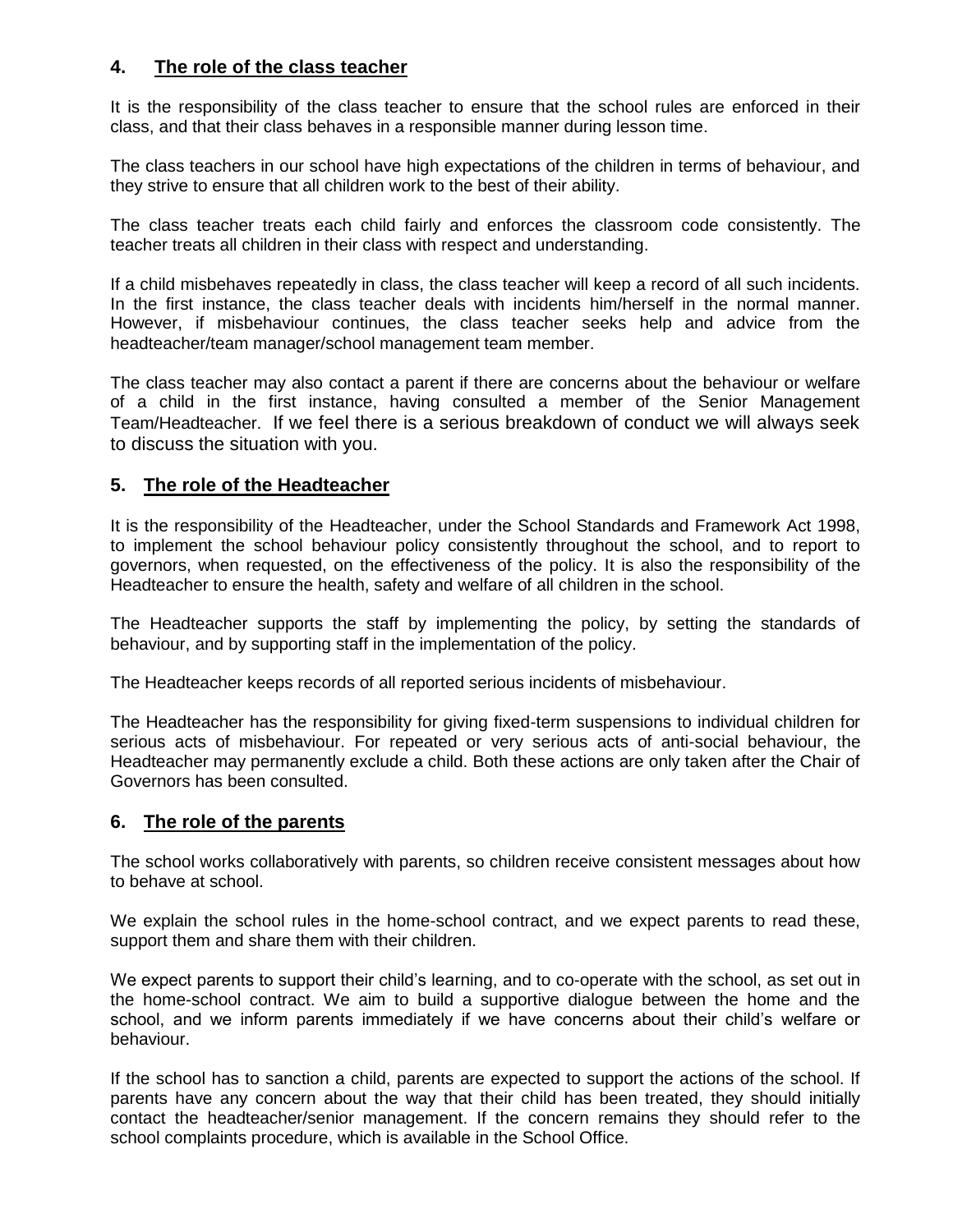# **7. The role of the governors**

The Board of Governors has the responsibility of setting down these general guidelines of standards of discipline and behaviour, and of reviewing their effectiveness. The governors support the Headteacher in carrying out these guidelines.

The headteacher has the day-to-day authority to implement the school behaviour and discipline policy, but governors may give advice to the headteacher about particular disciplinary issues. The headteacher must take this into account when making decisions about matters of behaviour.

# **8. Prevention, detection and response to Bullying**

*"Bullying is a range of unacceptable behaviours that are intended to hurt, intimidate, frighten, harm, humiliate, undermine, or exclude. Bullying is often characterised by being repeated over time and difficult for the sufferer to defend themselves against."* Croydon Department for Children, Young people and Learners.

Beaumont Primary School recognises that bullying can take forms and can affect all members of the school community this can include homophobic bullying, cyber-bullying, racist bullying and against pupils with special educational needs and disabilities.

Bullying can be done verbally, in writing or images, including through communication technology (cyber bullying) e.g.: graffiti, text messaging, e-mail or postings on websites. It can be done physically, financially (including damage to property) or through social isolation. Verbal bullying is the most common form.

Children should be confident in a no-blame culture when it comes to reporting inappropriate incidents involving the internet or mobile technology; they must be able to do this without fear.

Beaumont Primary School has a three tiered approach to stopping bullying in the school, based on Prevention, Detection and Response (Low-level, Escalation and High-Level)

# **Prevention:**

Beaumont promotes a safe school environment through the following strategies:

- Valuing relationships, all staff and pupils are expected to show respect, tolerance and trust to each other.
- The curriculum, PSHE, Social and Emotional Aspects of Learning (SEAL). Through the curriculum pupils will learn about building positive relationships, conflict resolution skills, and emotional health and well-being.
- The school staff will promote the Anti-bullying message in assemblies and through PSHCE lessons.
- Teachers and school staff use a range of techniques to help promote communication and acknowledge feelings including circle time, talking pieces.
- We are a telling school and pupils, and parents must feel safe and confident informing staff and matters will be treated confidentially (please see confidentiality policy)

# **Detection:**

Beaumont uses a range of strategies to detect bullying in school:

- The school community is urged to report bullying, in this case it is better to report and be wrong, than be right and do nothing.
- Pupils can report bullying to any member staff; however, the school is aware that other pupils may talk to other members of the school community, including friends and parents.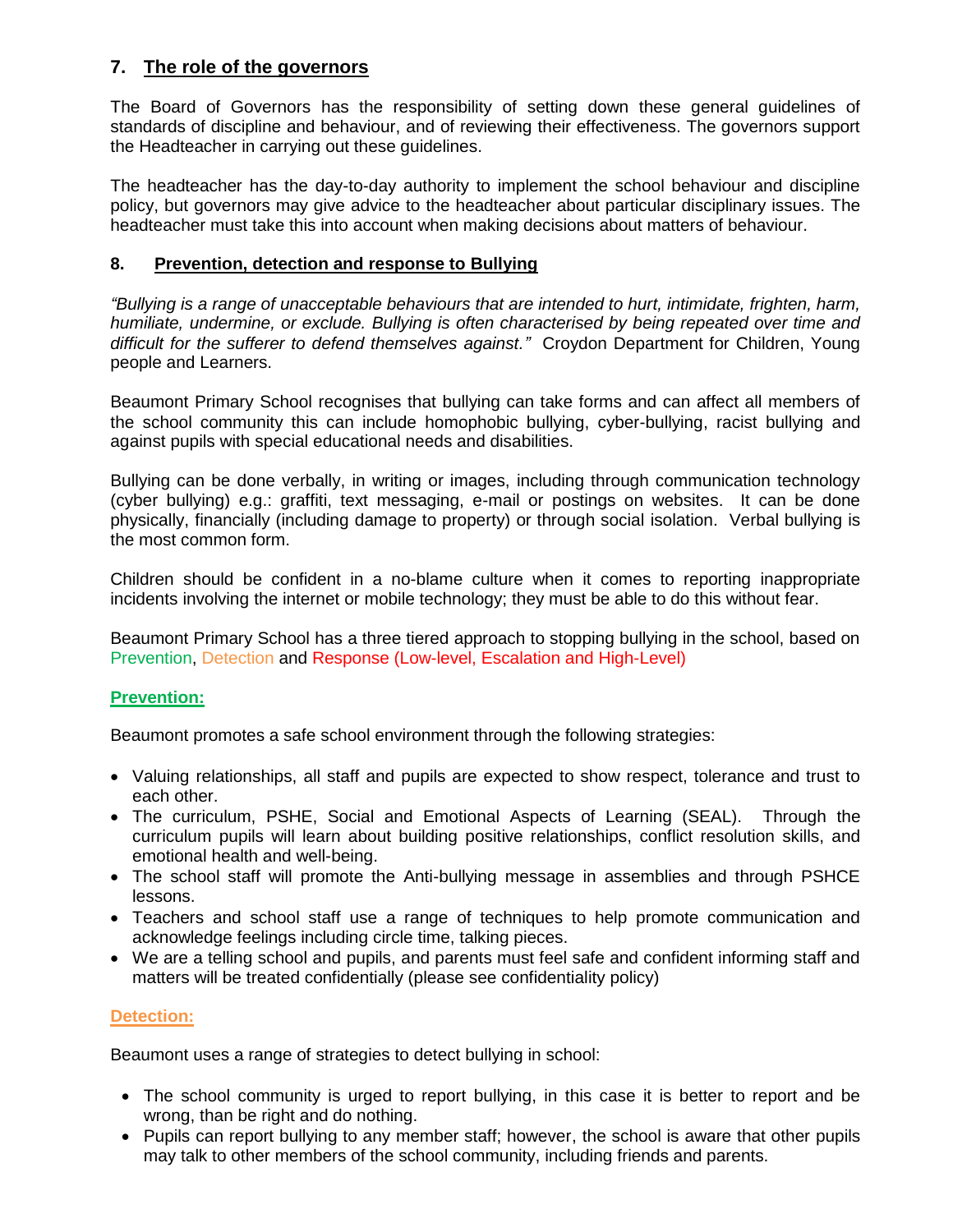# **Response:**

Beaumont uses a range of methods to resolve incidents of bullying when they occur these include the following:

Low-level bullying and relationship-break-downs

- At this level, pupils are asked to take ownership of the situation and responsibility for their behaviour.
- This can include space to have a discussion, where-by any agreement reached will be reported to the class teacher to monitor the agreement.

# **Escalation:**

Where bullying has come to the attention of staff then staff will take the following measures:

- Discuss with each pupil involved what has happened, or ask pupils to fill in a reflection sheet which will be used to ascertain what has happened
- Staff may also do indirect mediation where pupils do not wish to meet, but a resolution is necessary for both pupils to feel safe in school.
- Where staff feel that the seriousness of the incident has impacted on the school community this will be referred to the Headteacher.

# **High Level response:**

Incidents that affect the whole school community or have an impact of the local community mean that the Headteacher may take specific action including:

- Restorative Conference where a bullying incident occurs all those affected are asked to attend to acknowledge the harm cause and what needs to be done to repair the damage, and prevent it happening again.
- Exclusion from school in severe cases.
- Referral to outside agency this may include the Police, Social Services, Counsellors and voluntary agencies such as e.g. victim support.

# **9. Fixed-term and permanent exclusions**

Only the headteacher (or the acting headteacher) has the power to exclude a pupil from school. The headteacher may exclude a pupil for one or more fixed periods, for up to 45 days in any one school year. The headteacher may also exclude a pupil permanently. It is also possible for the headteacher to convert a fixed-term exclusion into a permanent exclusion, if the circumstances warrant this.

The headteacher, prior to excluding a pupil, will inform the parents immediately, giving reasons for the exclusion. At the same time, the headteacher makes it clear to the parents that they can, if they wish, appeal against the decision to the Board of Governors. The school informs the parents how to make any such appeal. (See LA guidance - Appendix 1)

The headteacher informs the LA and the Board of Governors about any permanent exclusion, and about any fixed-term exclusions beyond five days in any one term. (See LA guidance - Appendix 1)

The Board of Governors itself cannot either exclude a pupil or extend the exclusion period made by the headteacher. The Board of Governors has a discipline committee which is made up of between three and five members. This committee considers any exclusion appeals on behalf of the governors.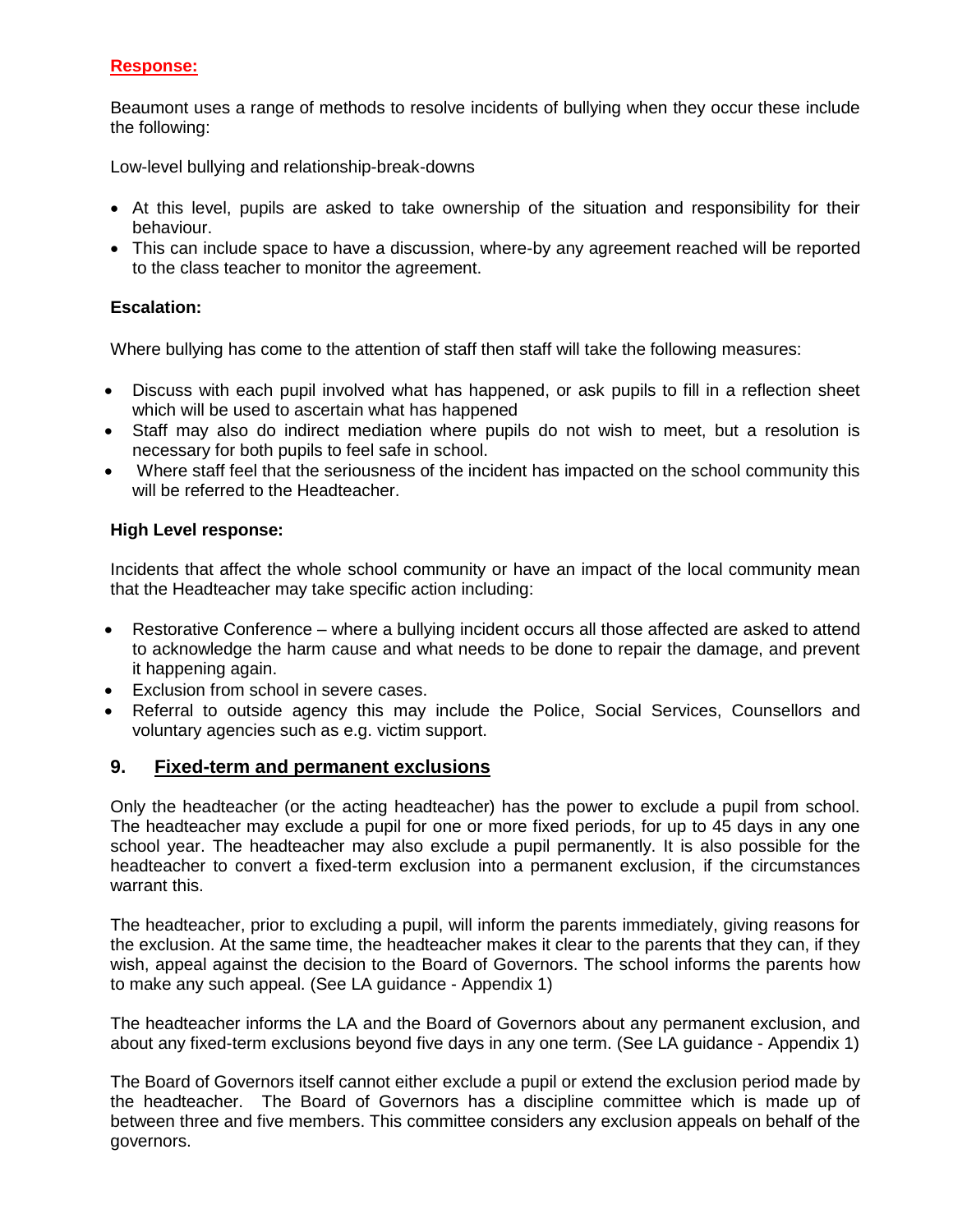When an appeals panel meets to consider an exclusion, they consider the circumstances in which the pupil was excluded, consider any representation by parents and the LA, and consider whether the pupil should be reinstated.

If the governors' appeals panel decides that a pupil should be reinstated, the headteacher must comply with this ruling.

# **10. Monitoring**

The headteacher monitors the effectiveness of this policy, with the School Management Team, on a regular basis. S/he also reports to the Board of Governors on the effectiveness of the policy and, if necessary, makes recommendations for further improvements.

The Headteacher maintains a record of behaviour incidents referred to the School Management Team with actions/outcomes. This is kept in the Headteacher's office. A record of incidents, involving injury, at morning playtime and lunchtime are kept in the incident book.

The headteacher keeps a record or any pupil who is suspended for a fixed-term, or who is permanently excluded.

It is the responsibility of the Board of Governors to monitor the rate of suspensions and exclusions, and to ensure that the school policy is administered fairly and consistently.

#### **Links to other policies**

British Values policy Code of Conduct for staff Code of conduct for parents, carers and visitors Disciplinary Code and practice Equality and Diversity policy

Home School Agreement Online Safety policy Parental Involvement policy P.S.H.C.E. policy Prevent and Anti-radicalisation policy Safeguarding Children in Education policy

## **Review**

The Board of Governors reviews this policy every year. The governors may, however, review the policy earlier than this, if the government introduces new regulations, or if the Board of Governors receives recommendations on how the policy might be improved.

#### **Policy of Equality Statement**

The Board of Governors and School is committed to a policy of equality and aims to ensure that no employee, job applicant, pupil or other member of the school community is treated less favourably on grounds of sex, race, colour, ethnic or national origin, marital status, age, sexual orientation, disability or religious belief.

Date: Summer Term 2021

Review Date: Summer Term 2022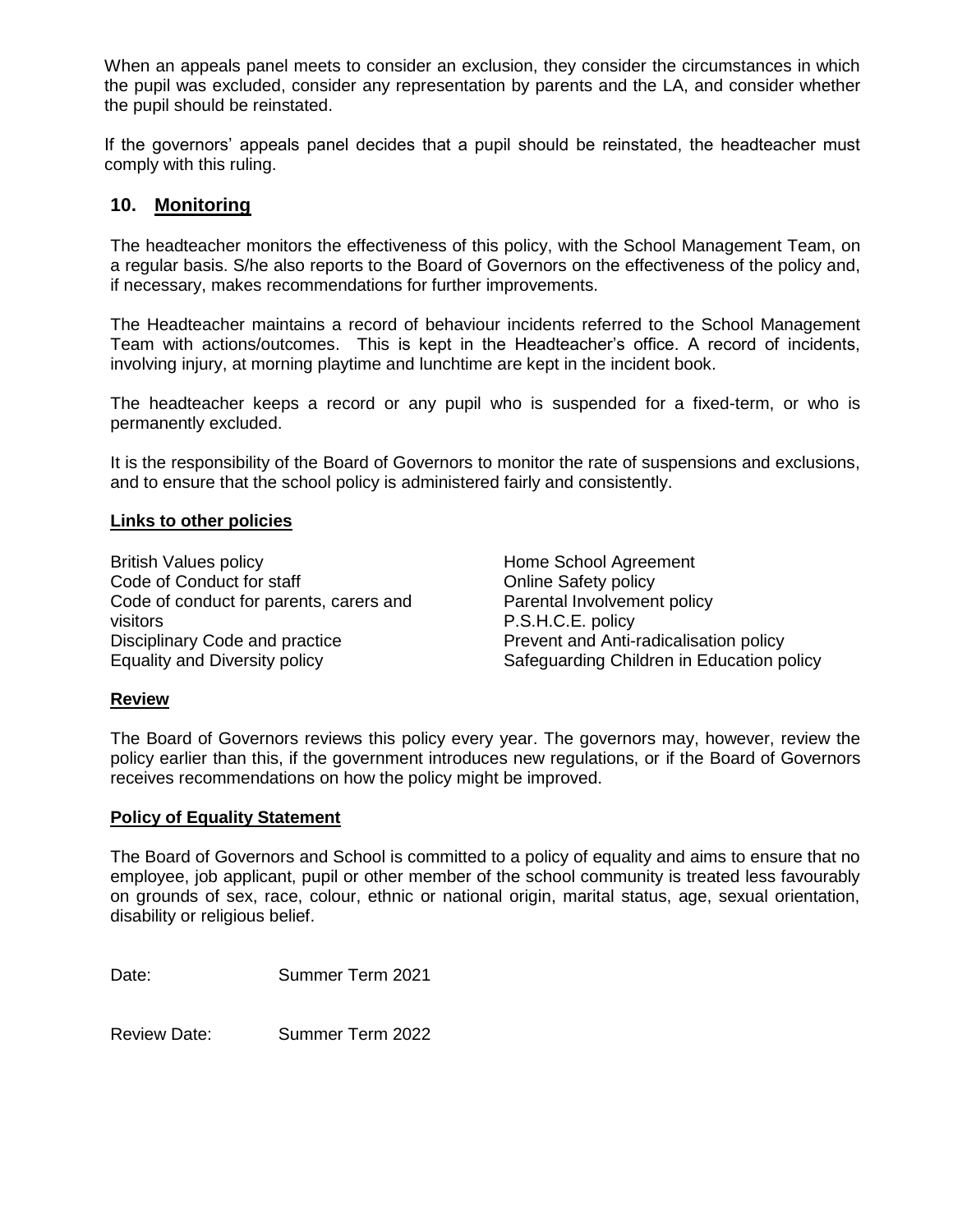#### **Appendix 1**

#### LA guidance on the Head Teacher's duty to inform parties about an exclusion

# 4. The head teacher's duty to inform parties about an exclusion

# 4.1 The head teacher's duty to inform parents about an exclusion

#### A quide to the law<sup>10</sup>

26. Whenever a head teacher excludes a pupil they must, without delay, notify parents of the period of the exclusion and the reason(s) for it.

27. They must also, without delay, provide parents with the following information in writing:

- the reason(s) for the exclusion;
- the period of a fixed-period exclusion or, for a permanent exclusion, the fact that it is permanent;
- parents' right to make representations about the exclusion to the governing board (in line with the requirements set out in paragraphs 52 to 60) and how the pupil may be involved in this:
- how any representations should be made; and
- where there is a legal requirement for the governing board to consider the exclusion, that parents have a right to attend a meeting, to be represented at that meeting (at their own expense) and to bring a friend.

28. Written notification of the information mentioned in the above paragraph 27 can be provided by delivering it directly to the parents, leaving it at their usual or last known home address, or posting it to that address. Notices can be given electronically if the parents have given written agreement for this kind of notice to be sent in this way<sup>11</sup>.

29. Where an excluded pupil is of compulsory school age the head teacher must also notify the pupil's parents of the days on which they must ensure that the pupil is not present in a public place at any time during school hours. These days would be the first five school days of an exclusion (or until the start date of any alternative provision or the end of the exclusion where this is earlier). Any parent who fails to comply with this duty without reasonable justification commits an offence and may be given a fixed penalty notice or be prosecuted. The head teacher must notify the parents of the days on which their duty applies without delay and, at the latest, by the end of the afternoon session<sup>12</sup>.

<sup>&</sup>lt;sup>10</sup> Section 51A Education Act 2002 and regulations made under that section.

<sup>&</sup>lt;sup>11</sup> Section 572 Education Act 1996

<sup>&</sup>lt;sup>12</sup> Sections 103 to 105 Education and Inspections Act 2006 and regulations made under these sections.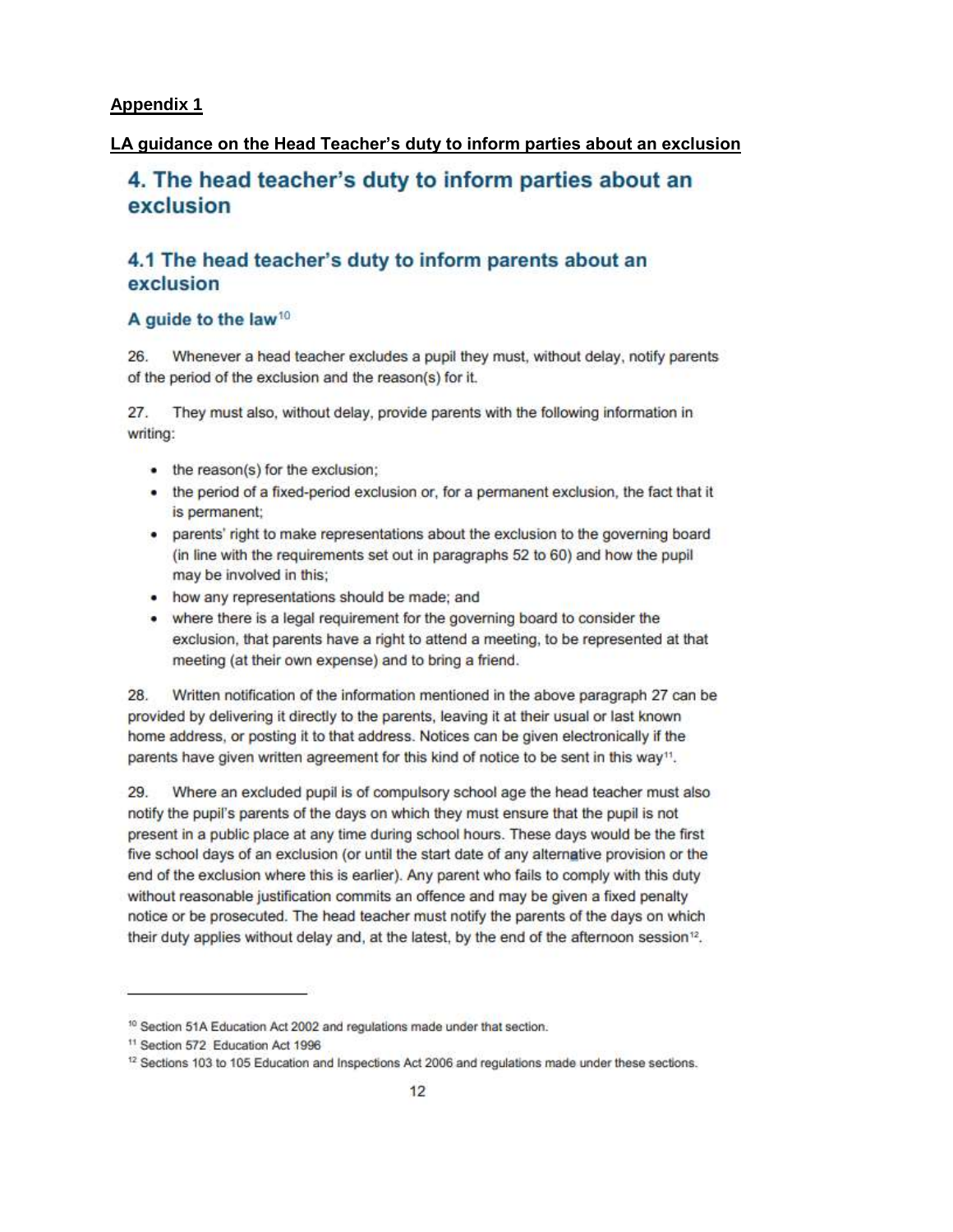30. If alternative provision is being arranged, then the following information must be included with this notice where it can reasonably be found out within the timescale:

- . the start date for any provision of full-time education that has been arranged for the child during the exclusion:
- the start and finish times of any such provision, including the times for morning and afternoon sessions where relevant:
- the address at which the provision will take place; and
- any information required by the pupil to identify the person they should report to on the first day.

31. Where this information on alternative provision is not reasonably ascertainable by the end of the afternoon session, it may be provided in a subsequent notice, but it must be provided without delay and no later than 48 hours before the provision is due to start. The only exception to this is where alternative provision is to be provided before the sixth day of an exclusion, in which case the information can be provided with less than 48 hours' notice with parents' consent.

The information in paragraphs 29 to 31 must be provided in writing but can be 32. provided by any effective method (paragraph 37 provides guidance on this issue).

33. The failure of a head teacher to give notice of the information in paragraphs 29 and 30 by the required time does not relieve the head of the duty to serve the notice. A notice is not made invalid solely because it has not been given by the required time.

34. If a child is excluded for a further fixed-period following their original exclusion, or is subsequently permanently excluded, the head teacher must inform parents without delay and issue a new exclusion notice to parents.

# 4.2 Statutory guidance to the head teacher on informing parents about an exclusion

35. For notifications under paragraph 26, although this must not delay notification. ideally, notification should be in person or by telephone in the first instance as this would give the parents an opportunity to ask any initial questions or raise concerns directly with the head teacher.

36. When notifying parents about an exclusion, the head teacher should set out what arrangements have been made to enable the pupil to continue their education prior to the start of any alternative provision or the pupil's return to school, in line with legal requirements and guidance in section 5.

For notifications under paragraphs 29 and 30, effective methods for providing the 37. information may include email or text message, giving the notice directly to the parents, or sending the information home with the excluded pupil. Where information is sent home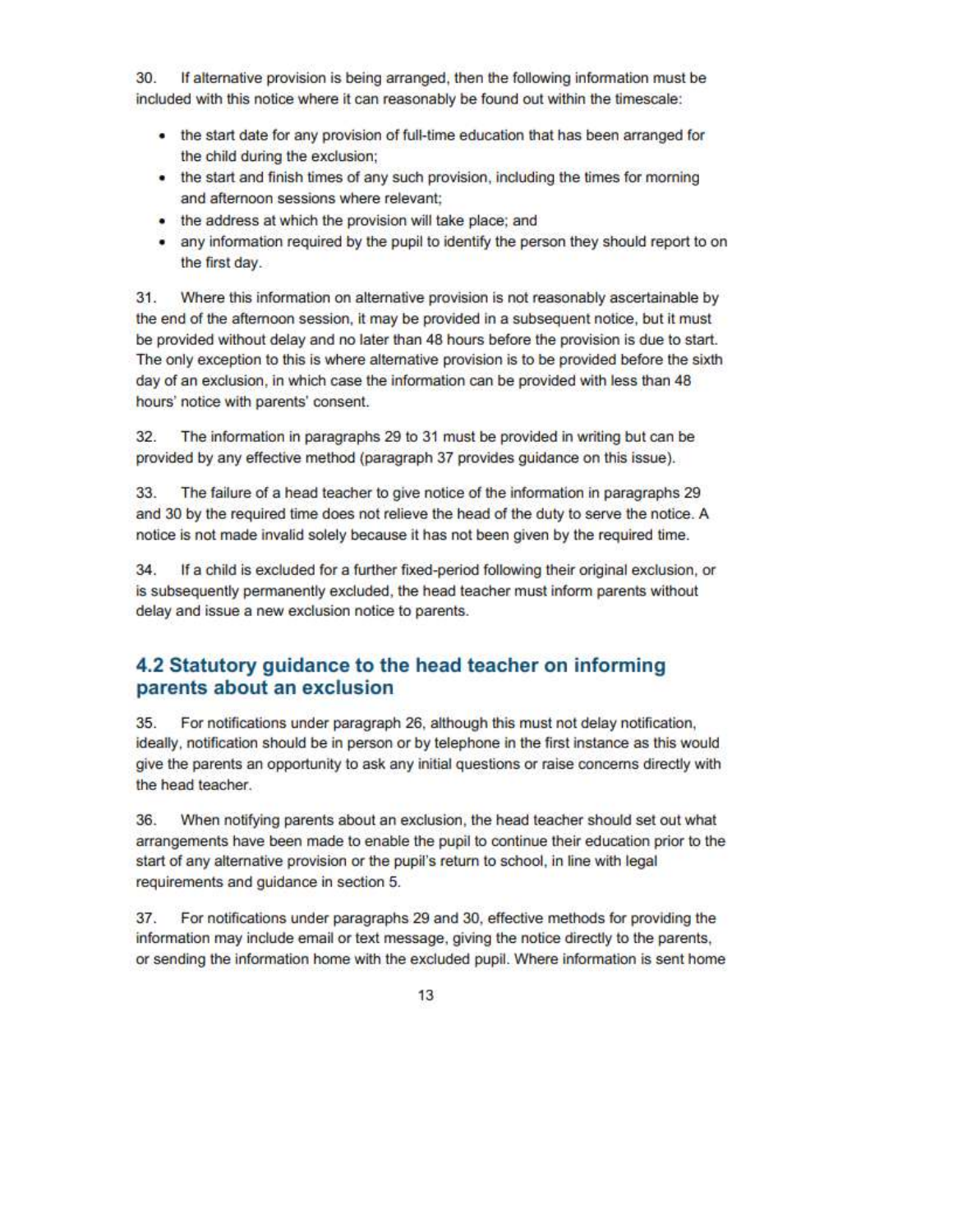# 4.3 The head teacher's duty to inform the governing board and the local authority about an exclusion

#### A quide to the law<sup>13</sup>

The head teacher must, without delay, notify the governing board and the local 40. authority of:

- any permanent exclusion (including where a fixed-period exclusion is followed by a decision to permanently exclude the pupil);
- . any exclusion which would result in the pupil being excluded for a total of more than five school days (or more than ten lunchtimes) in a term; and
- any exclusion which would result in the pupil missing a public examination or national curriculum test.

 $41.$ The head teacher must also notify the local authority and governing board once per term of any other exclusions not already notified.

 $42.$ Notifications must include the reason(s) for the exclusion and the duration of any fixed-period exclusion.

In addition, within 14 days of a request, a governing board must provide to the 43. Secretary of State and (in the case of maintained schools and PRUs) the local authority, information about any exclusions within the last 12 months<sup>14</sup>.

 $44.$ For a permanent exclusion, if the pupil lives outside the local authority area in which the school is located, the head teacher must also notify the pupil's 'home authority' of the exclusion and the reason(s) for it without delay.

<sup>&</sup>lt;sup>13</sup> Section 51A Education Act 2002 and regulations made under that section.

<sup>&</sup>lt;sup>14</sup> As set out in the Education (Information About Individual Pupils) (England) Regulations 2013.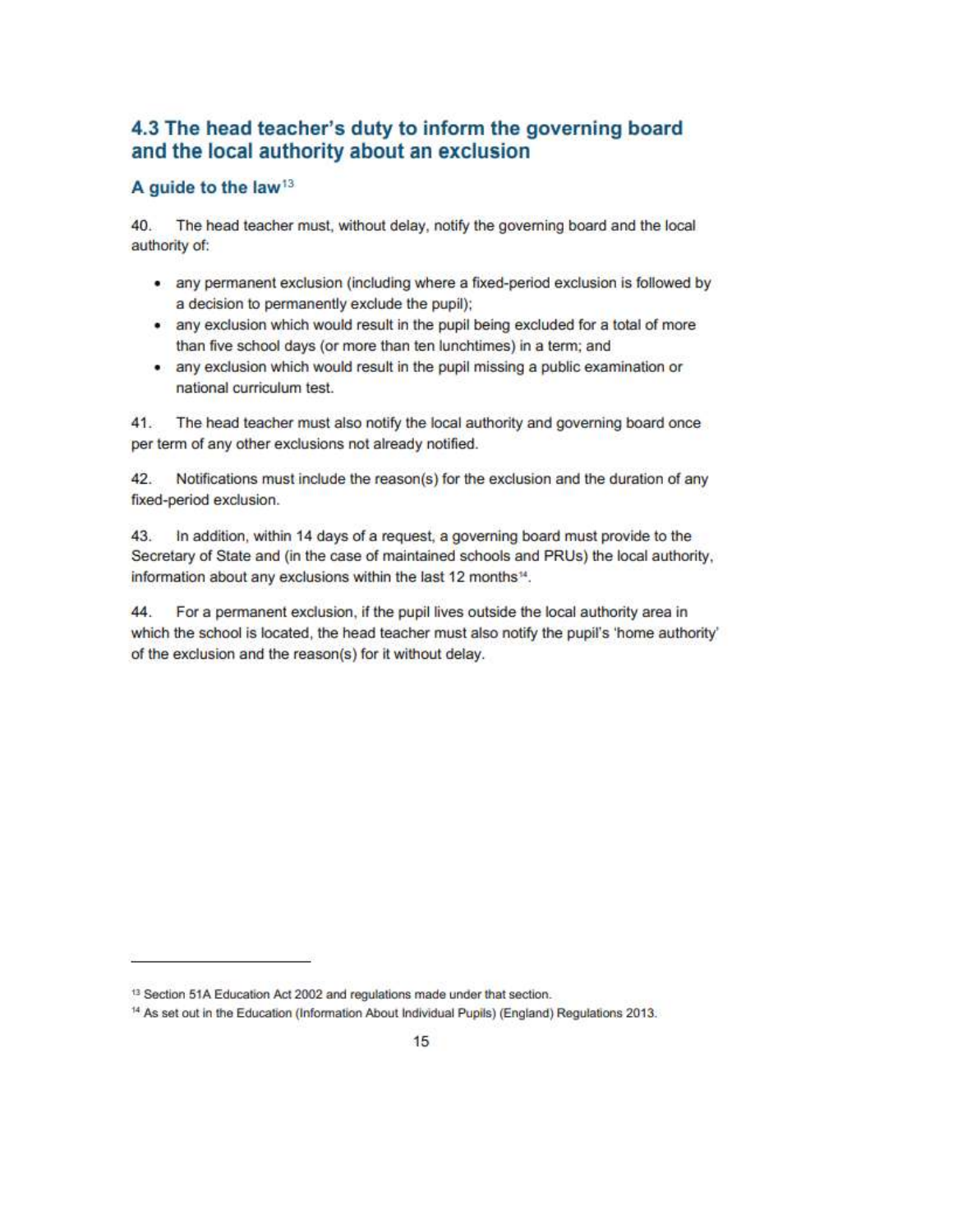# **Appendix 2**

# **Coronavirus Addendum**

This addendum applies until further notice. It sets out changes and exceptions to our normal behaviour policy. Pupils, Parents and staff should continue to follow our normal behaviour policy with respect to anything not covered in this addendum.

We may need to amend or add to this addendum as circumstances or official guidance changes. We will communicate any changes to staff, parents and pupils.

## **1. Expectations for pupils in school**

#### **New Rules**

When pupils are in school, we expect them to follow all of the rules set out below to keep themselves and the rest of the school community safe.

Staff will be familiar with these rules and make sure they are followed consistently.

Parents should also read the rules and ensure that their children follow the new procedures that have been put in place. Parents should contact the Headteacher if they think their child might not be able to comply with some or all of the rules, so we can consider alternative arrangement with them and support them to integrate back into school life.

In line with the latest government guidance for full opening of school, there are altered routines for  $\cdot$ 

- Arriving at and leaving school.
- Hygiene
	- o hand washing and sanitising
	- $\circ$  sneezing, coughing, use of tissues ('catch it, bin in, kill it')
	- o avoiding touching their mouth, nose and eyes with their hands
	- o not to cough or spit at or towards any other person
- Socialisation only within a bubble.
- Moving around the school (e.g. one-way system, queuing)
- Telling an adult if they are experiencing symptoms of coronavirus.
- Sharing any school equipment.
- Breaks or play times.
- Use of toilets.

#### **Rewards and Sanctions**

Pupils will be encouraged to follow the above rules. However, if pupils fail to follow these rules deliberately, they will be given a verbal warning, followed by a loss of play if it continues.

## **Changed Rules**

Until further notice, we will alter the following school rules :-

- Expectations for attendance the latest government guidance says attendance will be mandatory from September.
- Expectations for uniform from September 2020, all pupils must wear uniform to school and follow normal school rules on uniform.